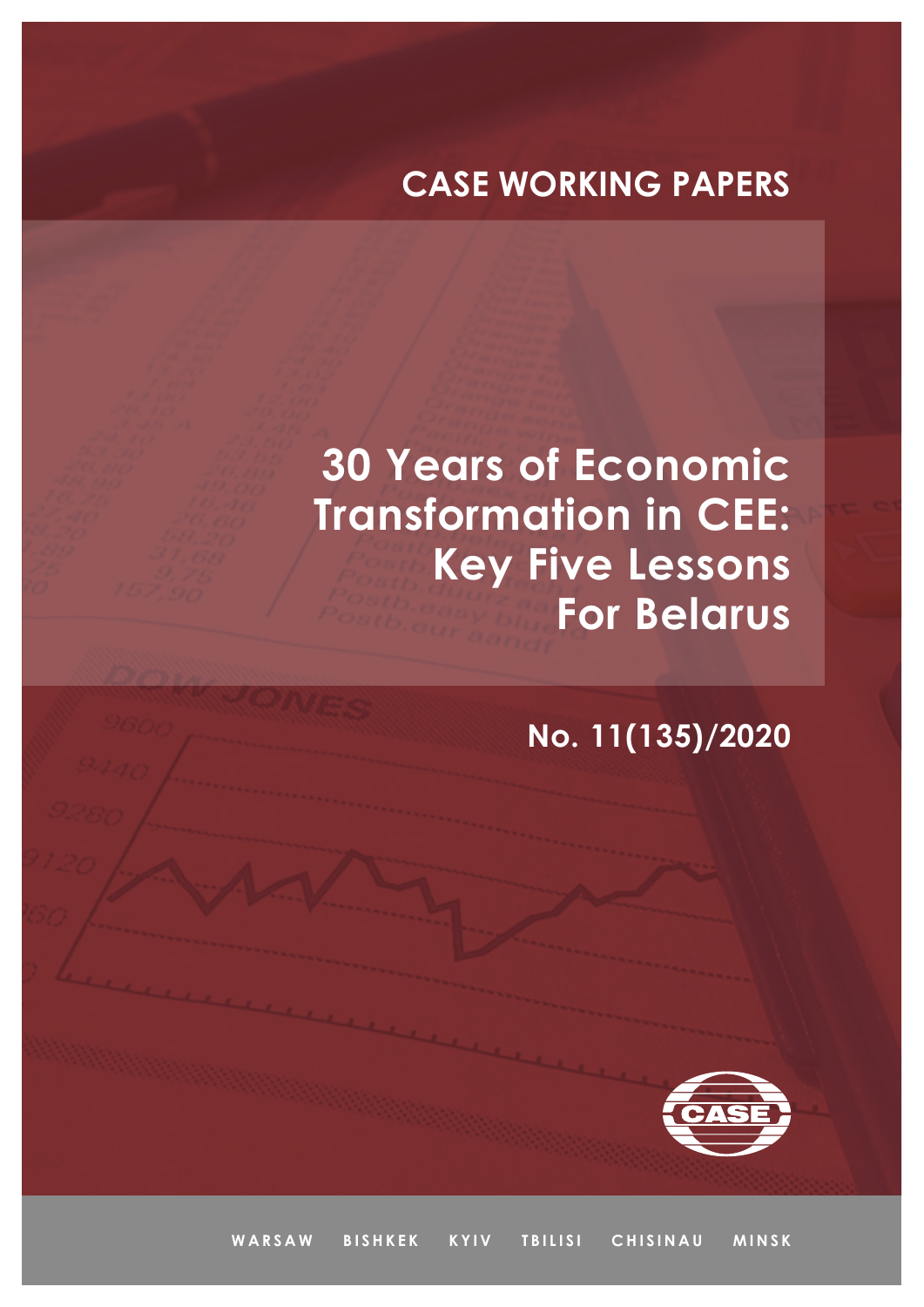This publication is a continuation of a "CASE Network Report" series. Previous works in this series are available on CASE website: **www.case-research.eu**

"30 Years of Economic Transformation in CEE: Key Five Lessons For Belarus" is available under the Creative Commons License "Attribution - Non-Commercial Use 4.0 International" (CC BY-NC 4.0). Some rights reserved for the authors and implementers of the project (CASE and CASE Belarus). The publication was created as part of the project '30 years of economic reforms in Poland: successes and failures as an example for today's Belarus'. Any use of the content is allowed - provided that this information is retained, including information on the license used, right holders and the project. The content of the license is available on the website **https://creativecommons.org/licenses/by-nc/4.0/deed.pl**

#### Acknowledgements

This Report was written by a team of experts, consisting of: Sierž Naūrodski (President of CASE Belarus), Aleś Alachnovič (Vice-President of CASE Belarus), Izabela Styczyńska (President of CASE), Krzysztof Głowacki (Economist at CASE), Jarosław Neneman (former deputy Minister of Finance of Poland), Pawel Swianiewicz (Professor at the University of Warsaw), Andrzej Raczko (former Minister of Finance and member of the board of National Bank of Poland), Kateryna Karunska (Economist at CASE).

The opinions expressed in this publication are those of the authors and do not necessarily reflect the views of CASE.

Keywords: economic transformation, post-communist transition, Belarus, Poland. JEL codes: P1, P2, P3

© CASE – Center for Social and Economic Research, Warsaw, 2020

Graphic Design: Katarzyna Godyń-Skoczylas | grafo-mania DTP: Campidoglio

ISBN: 978-83-7178-693-8

Publisher: CASE-Center for Social and Economic Research al. Jana Pawla II 61, office 212, 01-031 Warsaw, Poland tel.: (48 22) 206 29 00, fax: (48 22) 206 29 01 e-mail: case@case-research.eu **http://www.case-research.eu**



Warsaw, 2020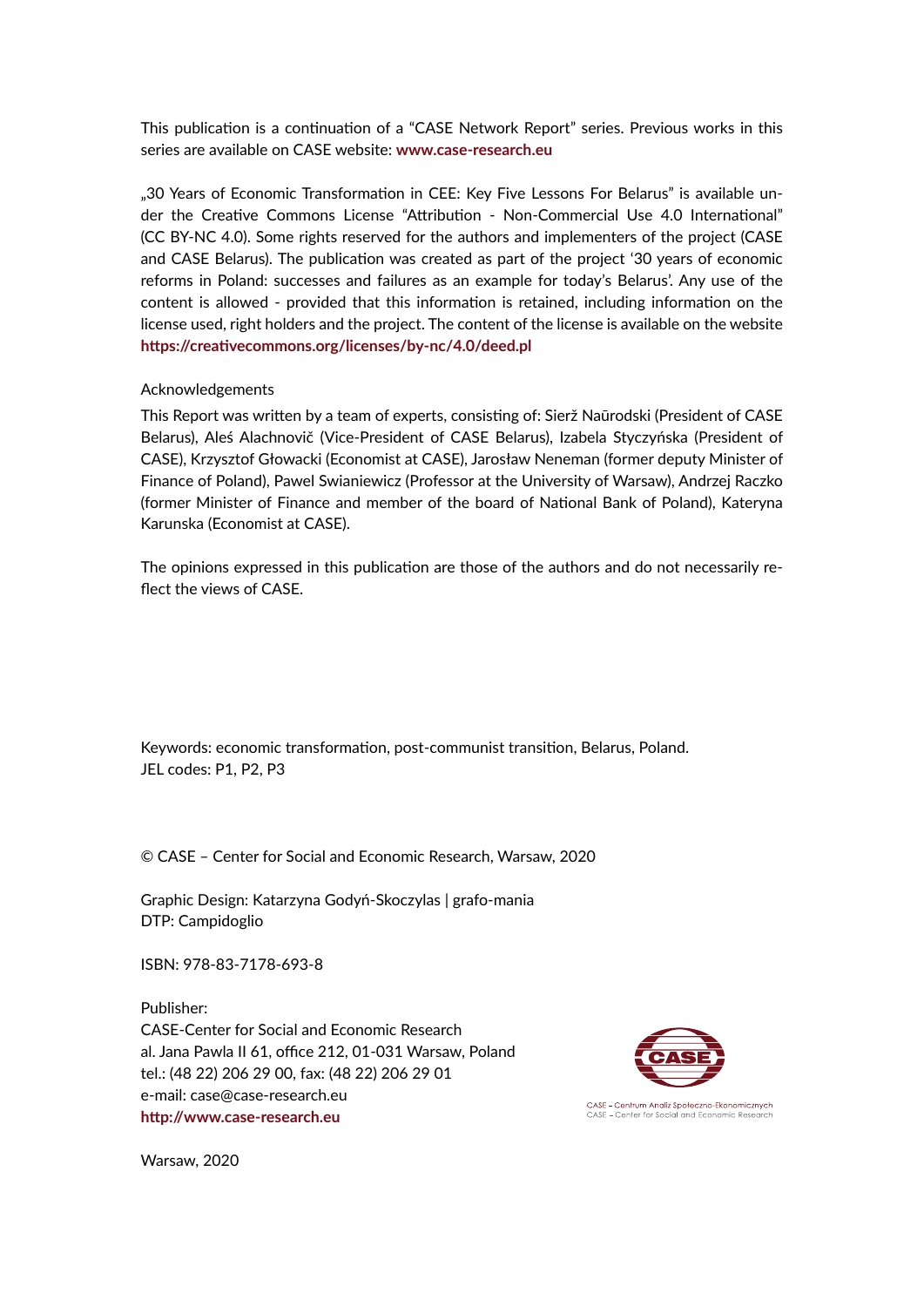## **Contents**

| 2. The specifics of Belarus's economic performance in 2014-2019<br>3. Feedback from the CEE countries: key economic transformation |  |  |  |
|------------------------------------------------------------------------------------------------------------------------------------|--|--|--|
|                                                                                                                                    |  |  |  |
|                                                                                                                                    |  |  |  |
| Lesson 2. To continue state-owned enterprises restructuring  16                                                                    |  |  |  |
|                                                                                                                                    |  |  |  |
|                                                                                                                                    |  |  |  |
|                                                                                                                                    |  |  |  |
|                                                                                                                                    |  |  |  |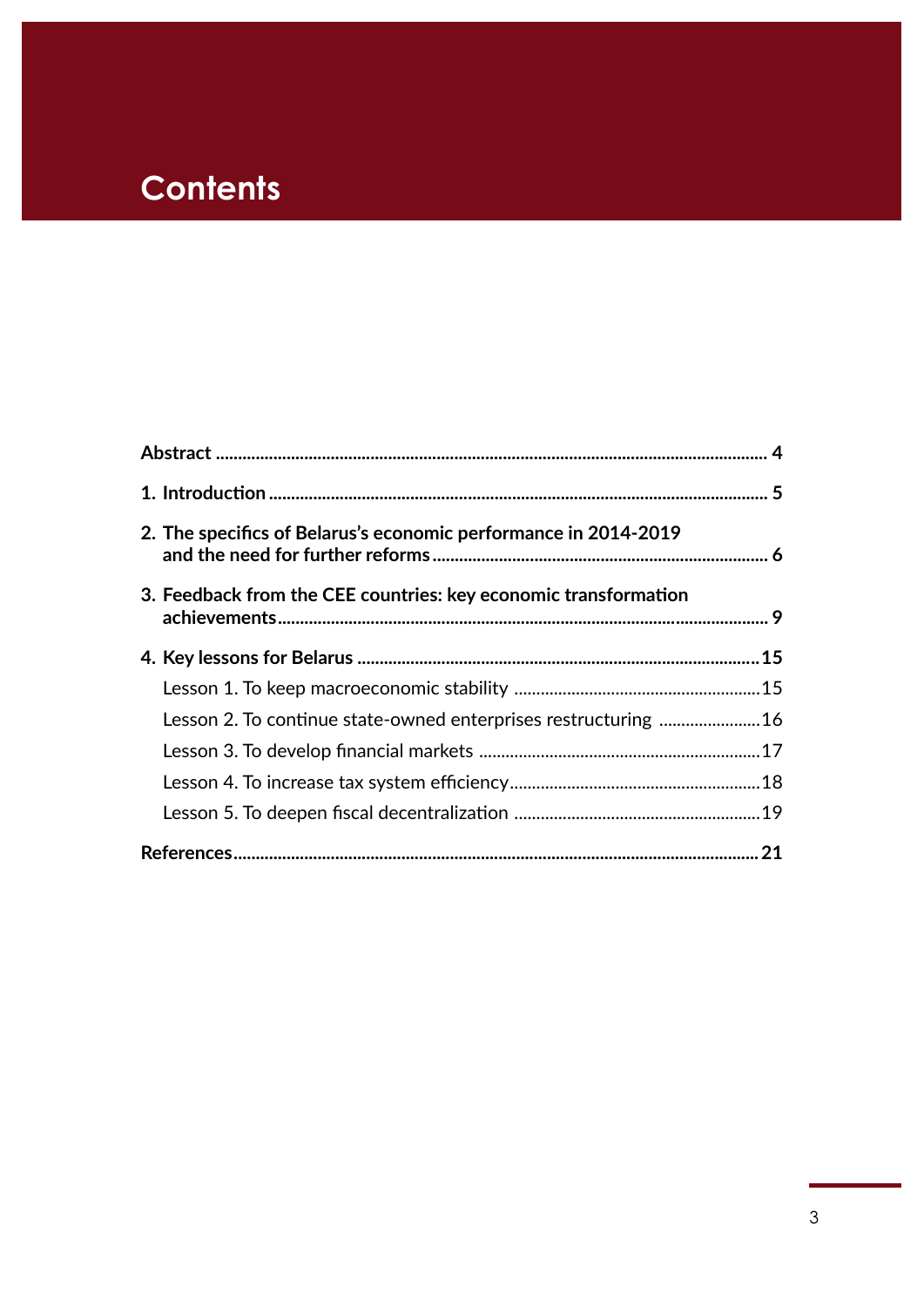### <span id="page-3-0"></span>**Abstract**

Belarusian economy has been stagnating in 2011-2015 after 15 years of a high annual average growth rate. In 2015, after four years of stagnation, the Belarusian economy slid into a recession, its first since 1996, and experienced both cyclical and structural recessions. Since 2015, the Belarusian government and the National Bank of Belarus have been giving economic reforms a good chance thanks to gradual but consistent actions aimed at maintaining macroeconomic stability and economic liberalization. It seems that the economic authorities have sustained more transformation efforts during 2015-2018 than in the previous 24 years since 1991. As the relative welfare level in Belarus is currently 64% compared to the Central and Eastern Europe (CEE) countries average, Belarus needs to build stronger fundaments of sustainable growth by continuing and accelerating the implementation of institutional transformation, primarily by fostering elimination of existing administrative mechanisms of inefficient resource allocation.

Based on the experience of the CEE countries' economic transformation, we highlight five lessons for the purpose of the economic reforms that Belarus still faces today: keeping macroeconomic stability, restructuring and improving the governance of state-owned enterprises, developing the financial market, increasing taxation efficiency, and deepening fiscal decentralization.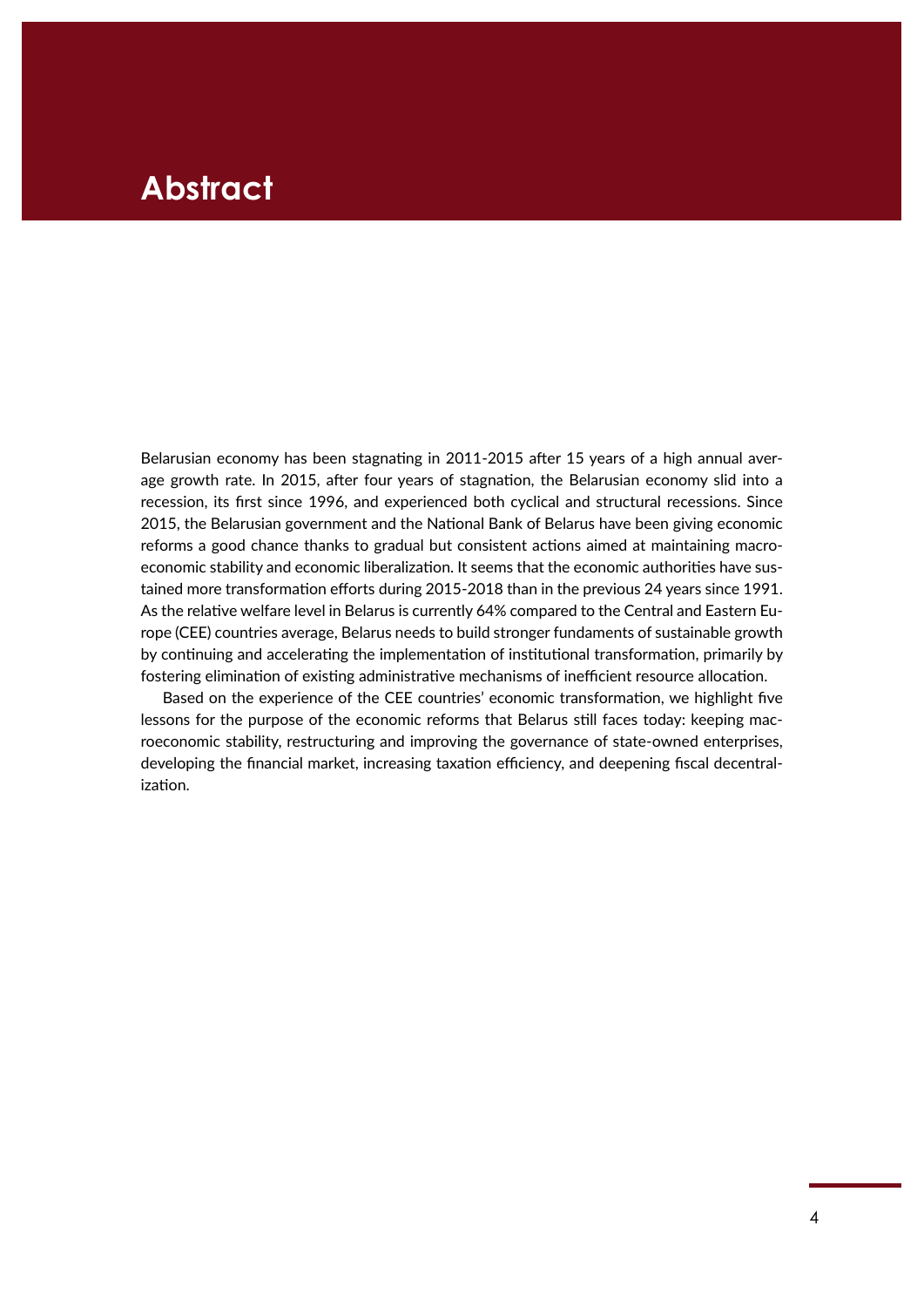### <span id="page-4-0"></span>**1. Introduction**

Feedback from the Central and Eastern European countries may be very useful for Belarus at this point. Today, 30 years after the beginning of the economic transformation, the relative welfare level in all the post-socialist countries of Central and Eastern Europe is higher than in the so-called times of socialism. Despite not being a completely homogeneous group, the CEE countries share a common experience of economic transition. Evidently, countries that started reforms earlier and acted consistently and fast achieved the greatest successes. The continuous development of the institutional environment and structural competitiveness has been a key element of the CEE economic transition, ensuring convergence with the Western European economies. Poland was a pioneer of economic transformation that started in 1989, and it achieved one of the best economic and social results among almost 30 post-socialist countries. The institutional component of the Polish economic reforms proved to be of the most long‑term nature, both in terms of implementation and effects, still ongoing nowadays.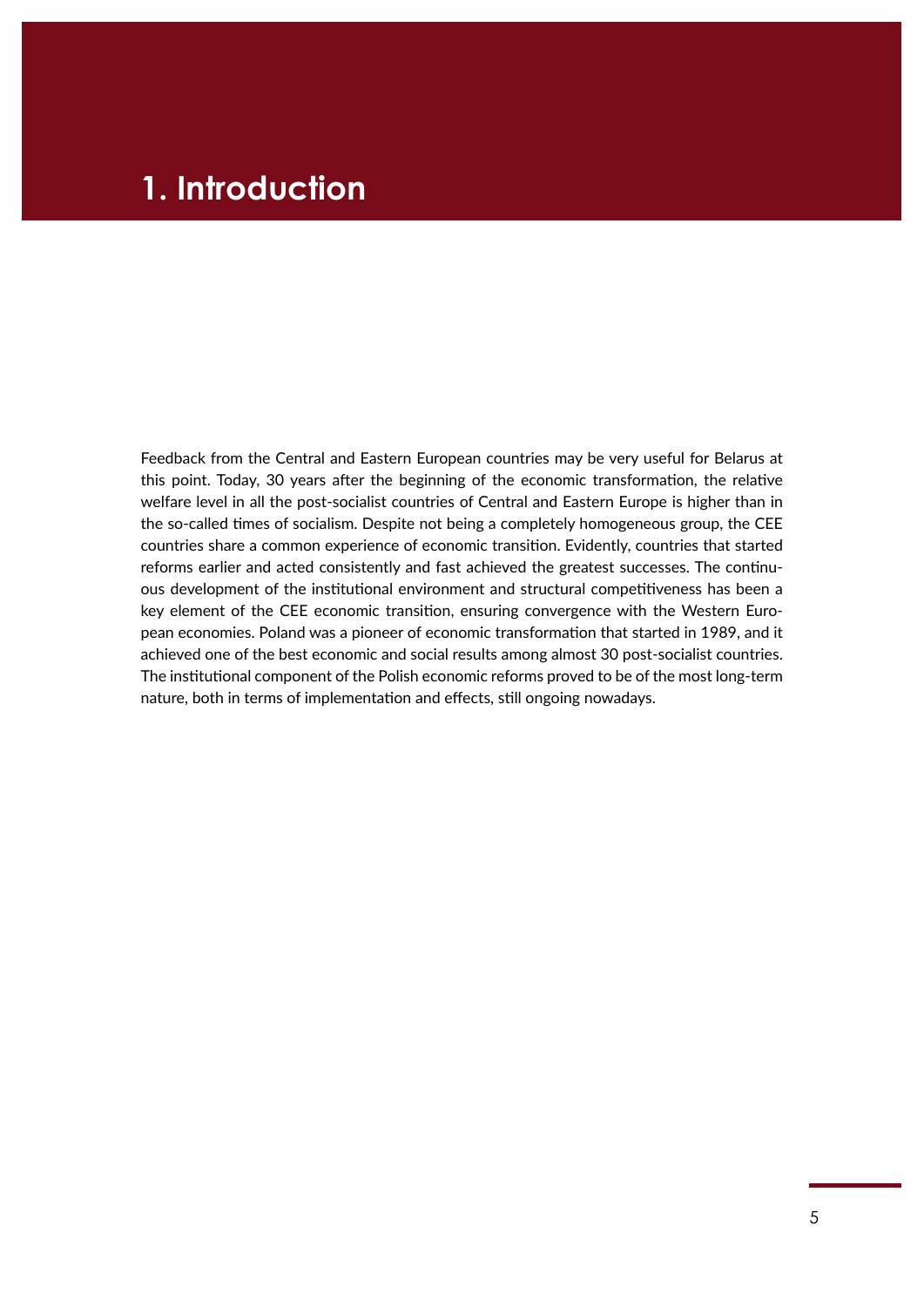### <span id="page-5-0"></span>**2. The specifics of Belarus's economic performance in 2014–2019 and the need for further reforms**

**After the 2014 economic crisis, the Belarus authorities changed their macroeconomic strategy and supported further economic transformation.** In fact, the economic authorities have sustained more transformation during 2015-2018 than in the previous 24 years since 1991. Among the key changes were introduction of monetary base targeting (IMF, 2018), cutting soft budget constraints (Kruk, 2019), reduction of excessive employment in SEOs and limiting the nominal salaries growth within productivity limits in SEOs (Chubrik, 2018).

**As a result, economic growth in Belarus has decreased and stayed in the range of 2‑3% per year in 2017-2019.** The Belarusian economy has been stagnating since mid-2011 after 15 years of a high annual average growth rate. In 2015, after four years of stagnation, the Belarusian economy slid into a recession, its first since 1996, and experienced both cyclical and structural recessions (Figure 1). Due to an increase in the cyclical component in 2010-2011, 2014, and 2017-2018, Belarus has returned to real growth rates since 2017 (+2.5%). The fact that the Belarus economy for the first time faced both cyclical and structural recessions at the same time suggested that the nature of the December 2014 crisis was more fundamental and different from those encountered before.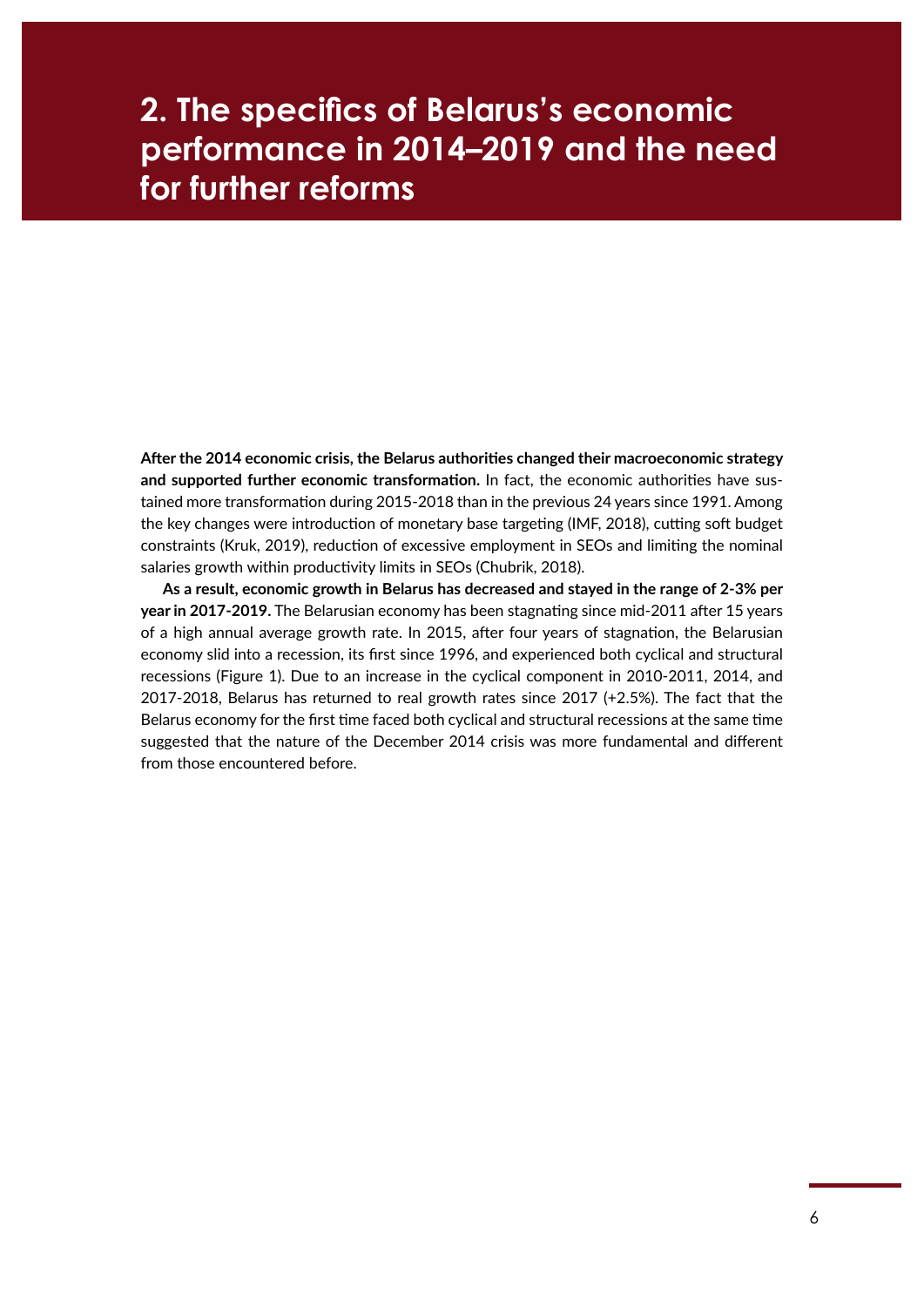

**Figure 1. Belarus's real GDP growth in 1996-2019 and its decomposition, %, Q/Q**

Source: own calculations based on the data from Belarusian Statistics Committee

**The 2014-2015 recession required the government to use different growth stimulation tool sets after 2015, sometimes contradictive to one another.** Overcoming the structural recession urged a set of structural (institutional) reforms in 2015-2016, mostly liberalization (alleviating the administrative and regulatory business environment; see, for instance, Kruk, 2019) and macroeconomic stabilization as a result of a tighter monetary policy (National Bank of Belarus (NBRB) introduced monetary targeting in 2015 as part of the strategy to introduce inflation targeting; the NBRB's basic interest rate increased from 20% to 25% in early 2015). Fighting the cyclical recession involved fostering domestic demand in 2017-2018, supported by an increase in savings and investments (Kruk, 2019).

**The economic growth in 2017-2019 was mostly spurred by domestic demand (mainly consumption) while net exports negatively contributed to GDP.** Throughout the period of recovery growth since 2017, household consumption fueled the GDP growth along with smaller contribution of gross fixed capital formation (IPM, 2019). However, due to high sensitivity of import demand to growth of domestic demand in Belarus, net exports showed negative dynamics in 2017‑2019, unlike in 2015-2016 (Kruk, 2019). Demand‑driven growth also urged accelerating inflation in late 2018-early 2019 (Figure 2).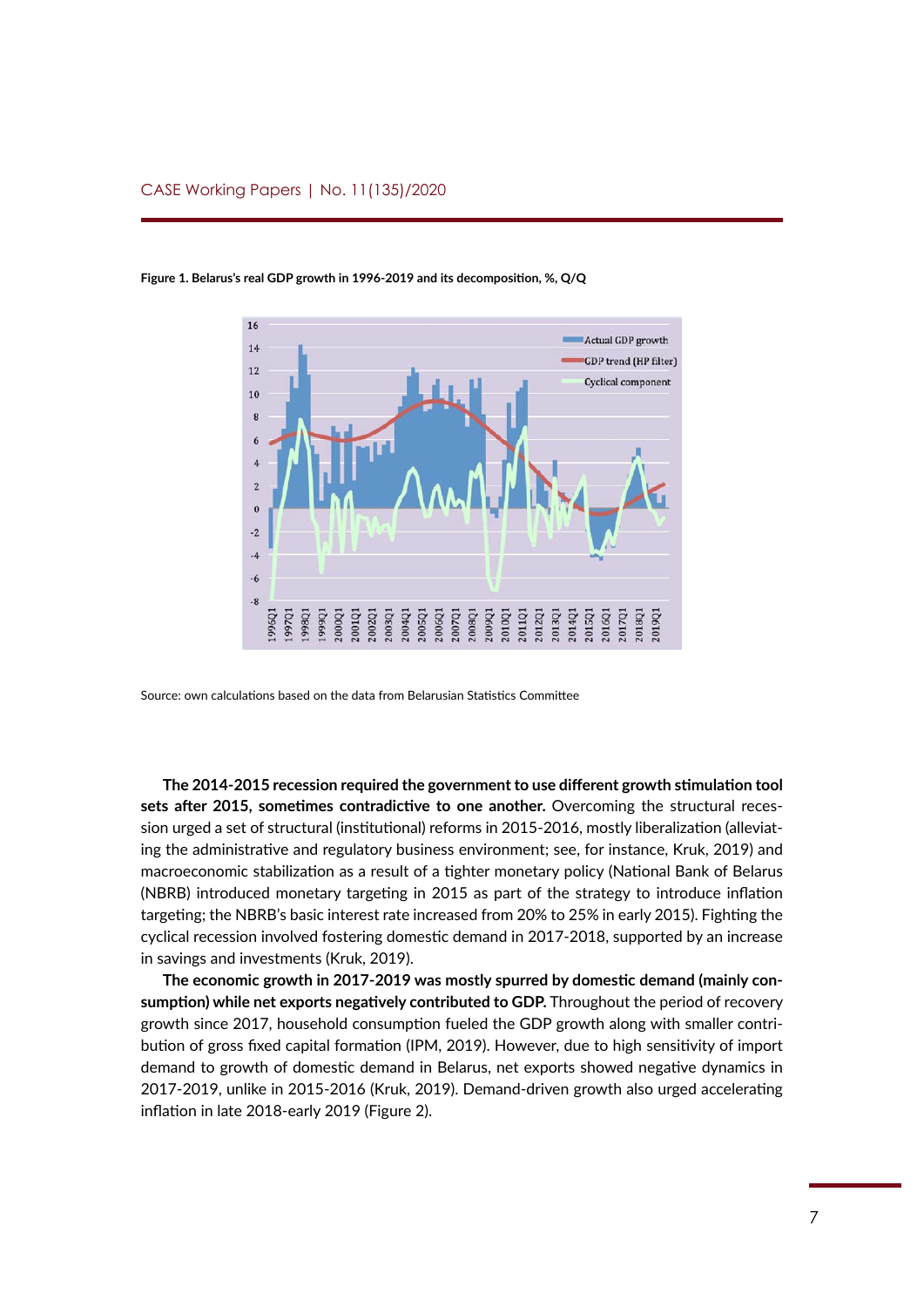#### **Figure 2. CPI in Belarus in 2014-2019, %, y/y**



Source: own calculations based on the data from the Belarusian Statistics Committee

**To create stronger fundaments for sustainable growth, the Belarusian economic authorities should accelerate the implementation of institutional transformation, primarily by fostering elimination of existing administrative mechanisms of inefficient resource allocation.** There are clear differences in the rules of the game for the two segments of Belarus economy: public sector and private sector. The public part of the economy (unspokenly) provides employment, as well as the scale of production, budget, and foreign trade flows (see, for example, Dobrinsky et al, 2016 or IMF, 2018). The private part of the Belarusian economy is being currently considered by the economic authorities mostly as a growth driver (see, for instance, Kruk, 2019). The criteria of efficiency, competitiveness, and opportunities for generating growth need to be further unified for both segments, and hard budget constraints for SOEs and state-owned banks need to be introduced, in order to create a more sustainable economic growth in Belarus. Feedback from the Central and Eastern European countries may be very useful for Belarus at this point of time.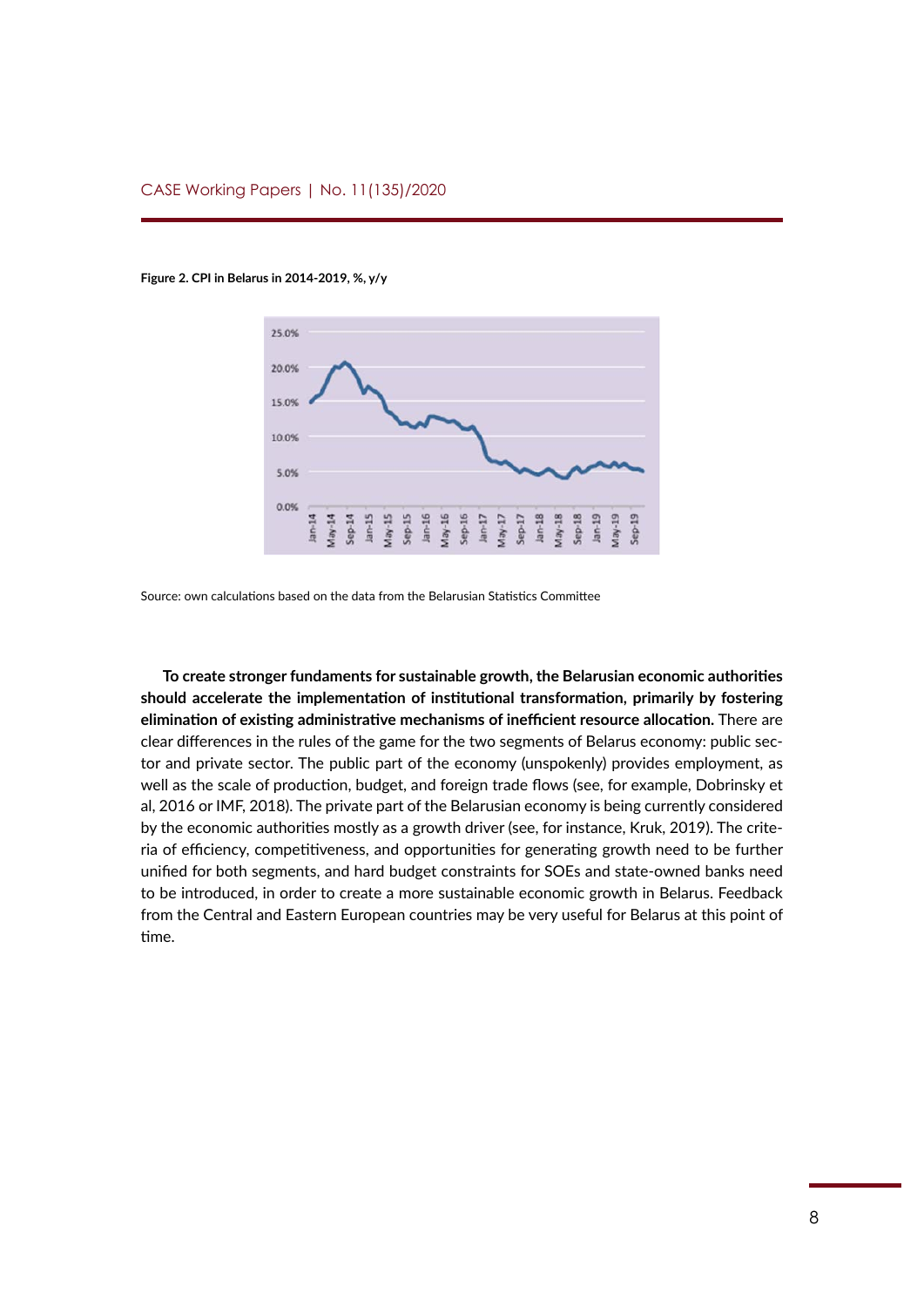### <span id="page-8-0"></span>**3. Feedback from the CEE countries: key economic transformation achievements**

**The development gap between Belarus and the CEE countries is currently growing.** There has been a downward trend in GDP per capita (PPP) of Belarus relatively to the CEE countries since 2012. Despite the GDP growth in Belarus in 2017-2018, the relative welfare level in Belarus compared to CEE countries continued to decline, though at a slower pace. In total, in 2013- 2018 Belarus lost about 15 percentage points to relative welfare in the CEE countries (Figure 3).



**Figure 3. Belarus GDP per capita (PPP, constant 2011 international USD) in 1990-2018 as % of the average for the CEB countries (Central Europe and Baltics).** 

Source: own calculations based on data from the World Development Indicators database

**Despite not being a completely homogeneous group, the CEE countries share a common experience of economic transition**. Building on the need to address high inflation and missing market economy fundamentals in the early 1990s, their transformation has been driven by a combination of (1) macroeconomic stabilization programs; (2) establishment of well-functioning institutional frameworks; (3) elimination of price controls and significant reductions of state subsidies; (4) restructuring and privatization of state-owned enterprises; and (5) liberalization of foreign trade and of the financial sector (Matyska, Potocka, and Samecki, 2019). The later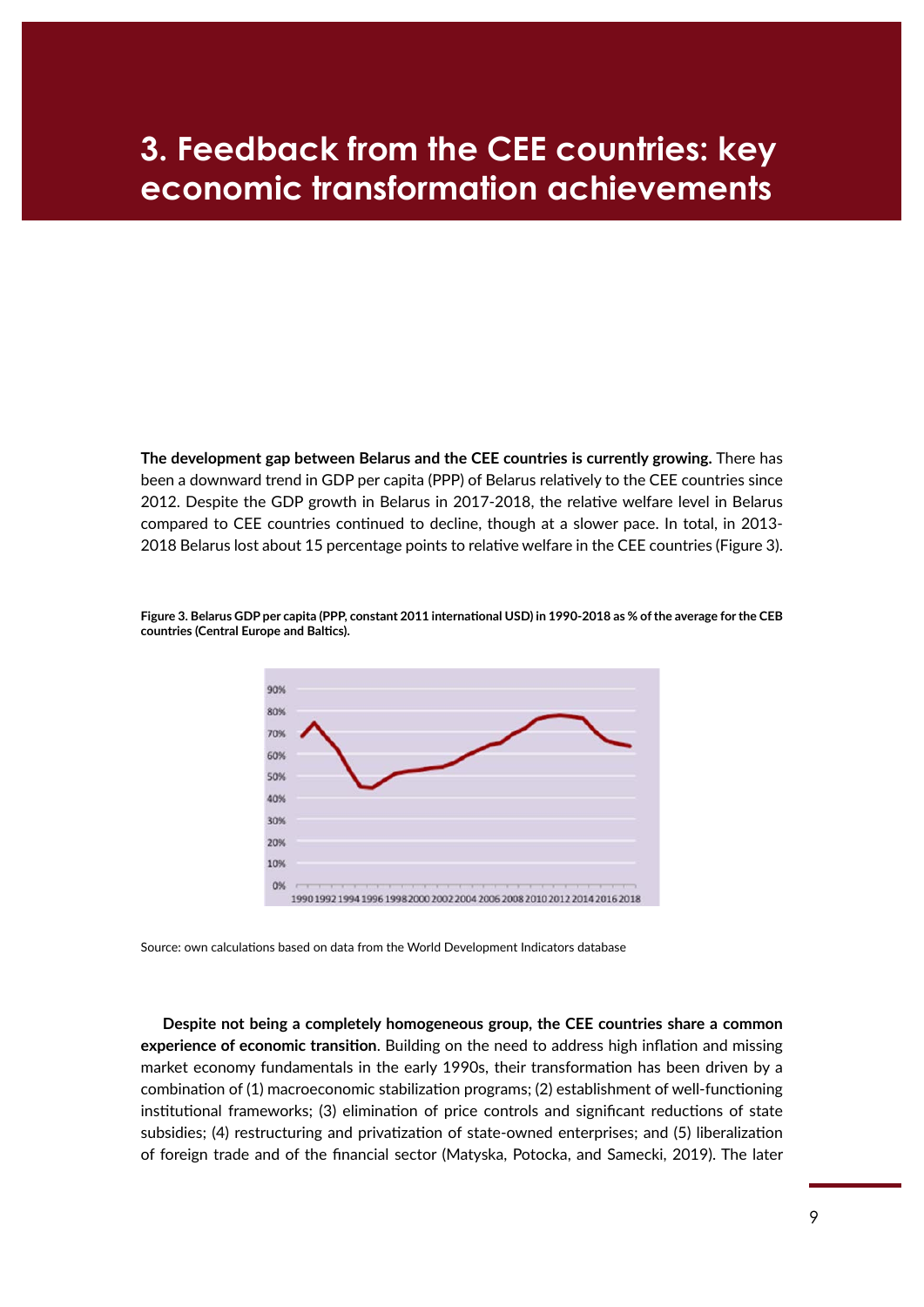stages of the transition and the still ongoing process of convergence with the Western European economies have revolved around the development of the structural competitiveness and the right institutional environment (Grela et al., 2017).

**As a result of the initial phase of the reforms, the level of inflation in the CEE countries decreased significantly, from the average of about 100% in 1990 to below 10% in 1998. At the same time, the reforms‑induced foreign investment influx was fueling the current account deficits of the CEE until around 2007-2008.** Although a natural consequence of the "catching-up" process, the persistent current account deficits increased the CEE countries' external debt levels and heightened their vulnerability to external shocks. As a consequence, the CEE countries (except Poland) were among the most severely affected in the aftermath of the 2008 crisis, with an average decrease of GDP by about 14% in 2009 (Matyska, Potocka, and Samecki, 2019).

**Full convergence with the Western European countries is yet to be achieved, but it can be argued that the CEE economic transformation has yielded beneficial results compared to other emerging economies (EM), including most post-Soviet economies.**1 Specifically, as Figure 4 demonstrates, the reforms have resulted in a significant and continuous improvement of welfare, with the distance of the CEE countries to Western European countries (WE)<sup>2</sup> in average GDP per capita dropping by about 30 percentage points between 1990 and 2020. At the same time, technological and organizational changes fueled by the structural reforms and improved governance of state-owned enterprises (SOEs) have led to a significant increase of labor productivity throughout the CEE countries (Figure 5), a crucial ingredient of long-term competitiveness and the "catching-up" process.

<sup>1</sup> E.g. Belarus, Ukraine, and Russia.

<sup>2</sup> I.e. Austria, Belgium, France, Germany, Italy, Luxembourg, Netherlands, Portugal, Spain.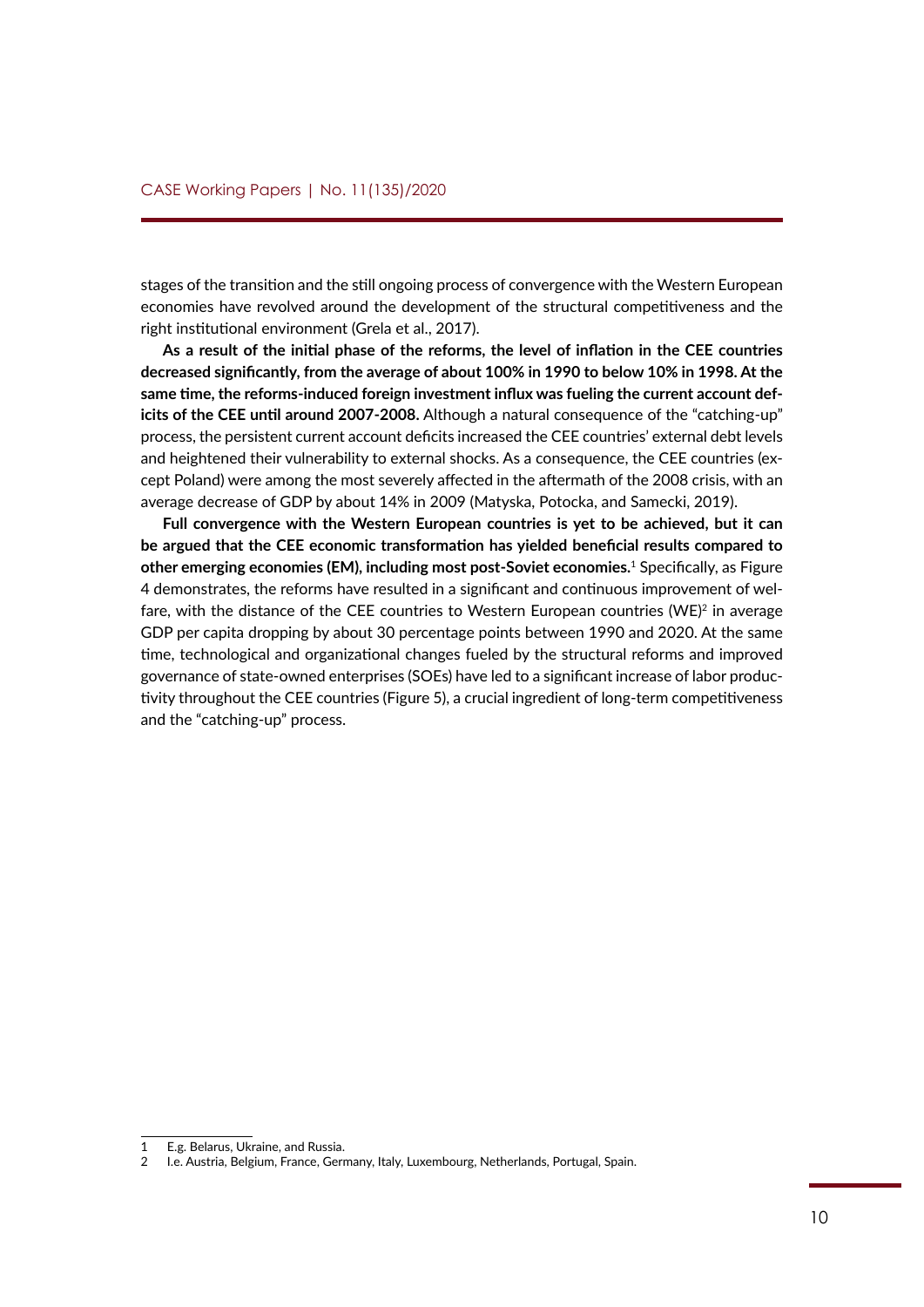#### **Figure 4. GDP per capita (PPP)**



Source: own calculations based on the data retrieved from IMF. World Economic Outlook Database. Note: WE=1



#### **Figure 5. Output per worker (GDP, PPP)**

Source: ILO Statistics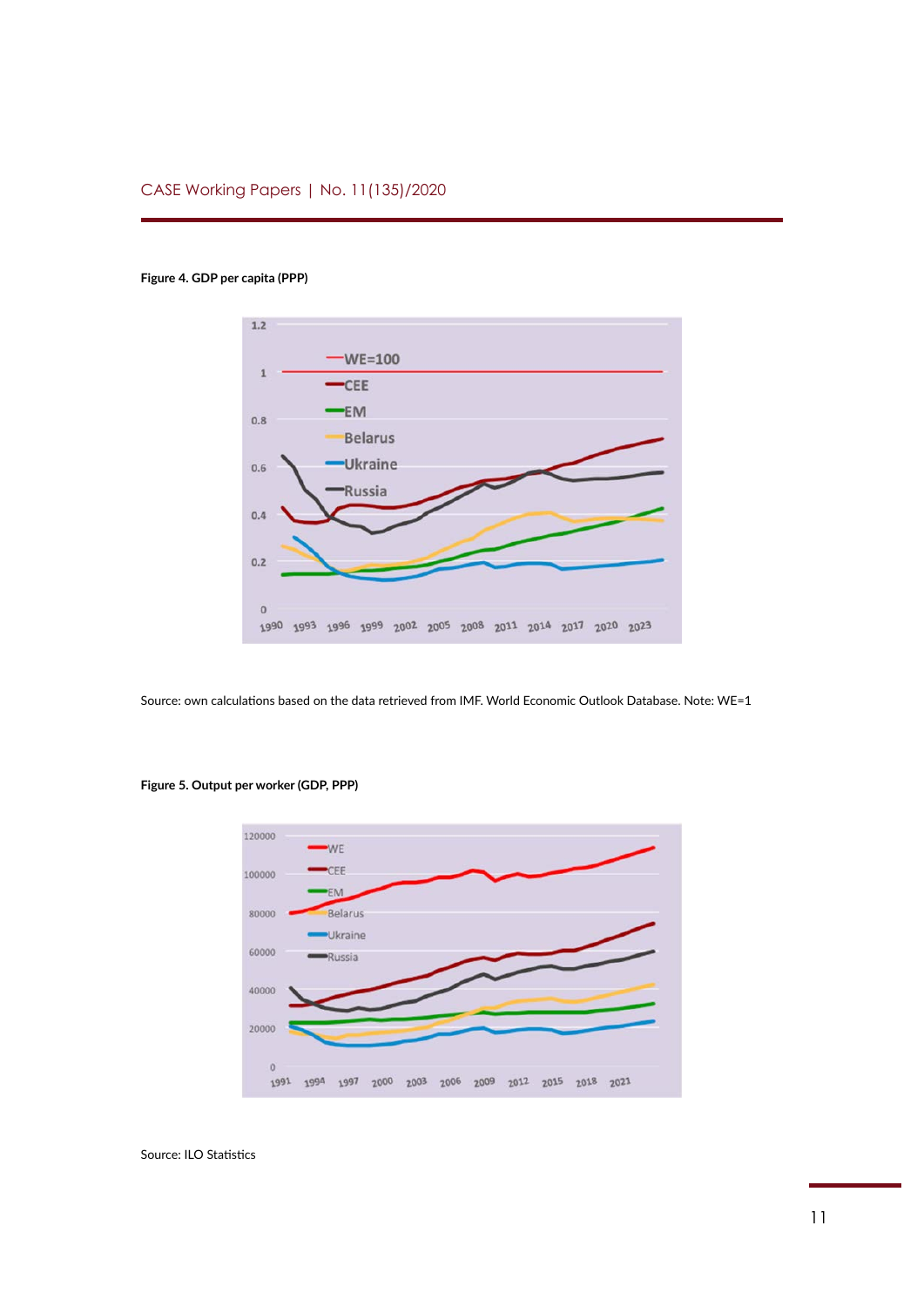**While the EU accession (before and after 2004) has facilitated and fueled the transformation of the CEE countries, a number of internal factors have been crucial to the relative success of their economic transition.** In particular, among the key internal factors that contributed to the transition success one should recall: 1) the resolution of the political elites to pursue the reforms despite the unpopularity of short-term hardships, 2) flourishing private sector, as well as 3) significant improvements in the quality of education, especially at the tertiary level.

#### **The case of Poland: key achievements**

**Poland started economic reforms in 1989 as a country with a centrally‑planned economic system and an autocratic political system.** Over four decades of the economy run by bureaucracy rather than by market resulted in **dramatic macroeconomic imbalances**: high budget deficit (7.4% – Balcerowicz, 1995), heavy foreign debt, overemployment, wage pressures, severe goods shortage, and repressed inflation, which soon turned into hyperinflation (640% – ibid.). The starting situation was worse than in most other post-Communist countries, with GDP per capita lingering at the bottom of the reference group in 1990 (Figure 6).



**Figure 6: GDP per capita, PPP, constant prices (2011 international USD)**

Source: World Bank (2019)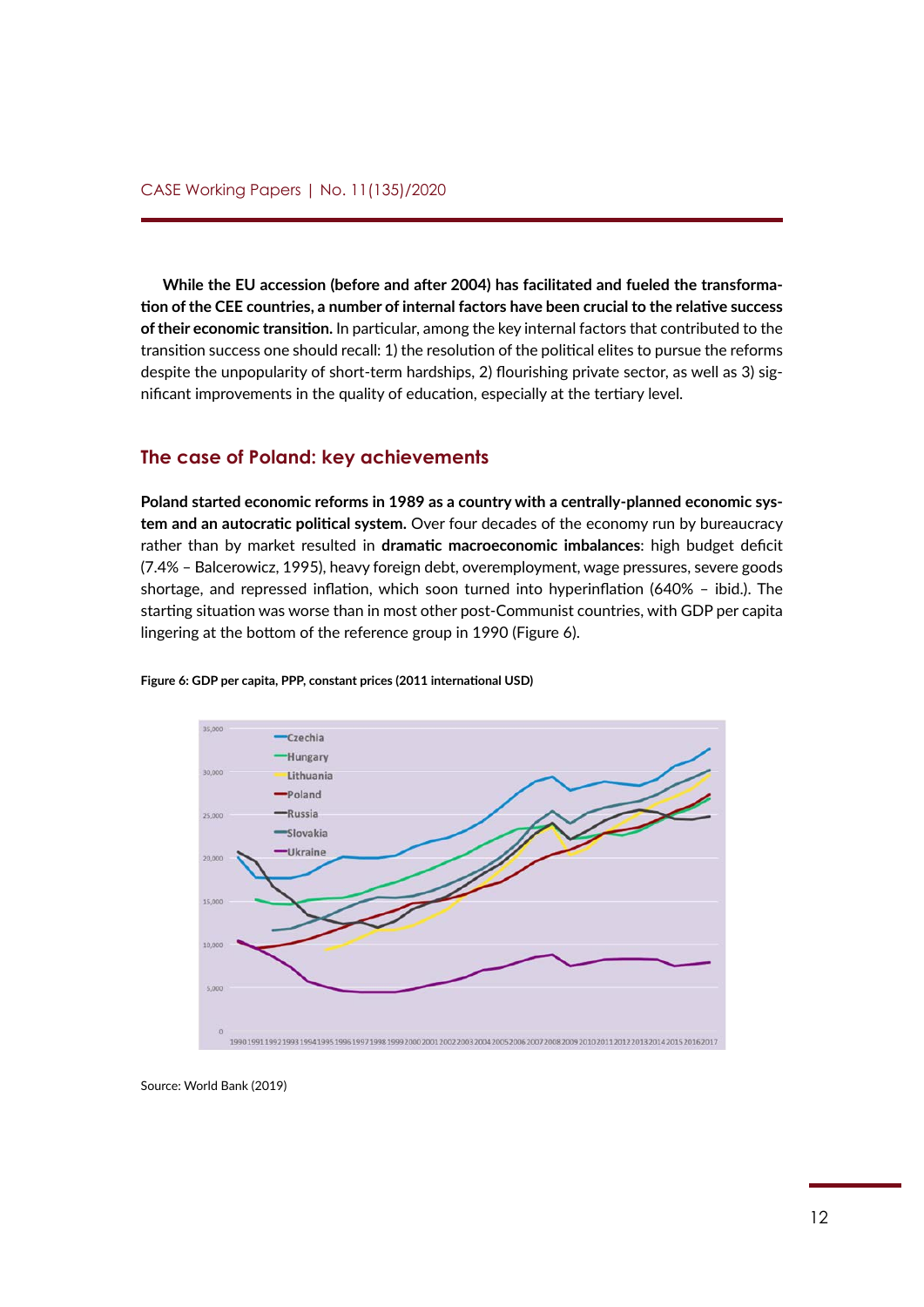**Poland's economic recovery led the country to climb up in the GDP per capita rankings (Figure 6) and was based on a thorough and speedy reformatory process.** Dubbed *the shock therapy*, it consisted of three areas of reform: macroeconomic stabilization, microeconomic liberalization, and institutional transformation. **Macroeconomic stabilization**, targeted at bringing inflation under control and restoring the sustainability of public finance, was carried through by curbing the money supply, imposing wage controls, and removing subsidies (e.g. for energy). The goal of **microeconomic liberalization** was to replace the centrally‑planned economic decision‑making with a free market set of economic mechanisms. Microeconomic liberalization included introducing freedom of private business, dropping price controls, removing the privileged position of SOEs, liberalizing international trade, introducing currency exchangeability, and creating favorable conditions for foreign investment.

**The institutional component of Polish economic reforms proved to be of the most long‑term nature, both in terms of implementation and effects, still ongoing nowadays.** The **institutional transformation** saw the rule of law restored as the fundamental principle of social life, including economic activity. The rule of law, although recently declining, has manifested in protection of property rights, legal certainty, division of powers (including checks and balances), and independent judiciary system (Frye, 2001; World Justice Project, 2019 – cf. Figure 7) – institutions that promote economic exchange by increasing inclusiveness of transactions and decreasing their costs. A similar logic led to the entrenchment of the Central Bank as an independent institution, enactment of anti-monopolistic legislation, and development of anti-corruption mechanisms (cf. Figure 8).



**Figure 7: World Justice Project's Rule of Law Index 2019.**

Source: World Justice Project (2019).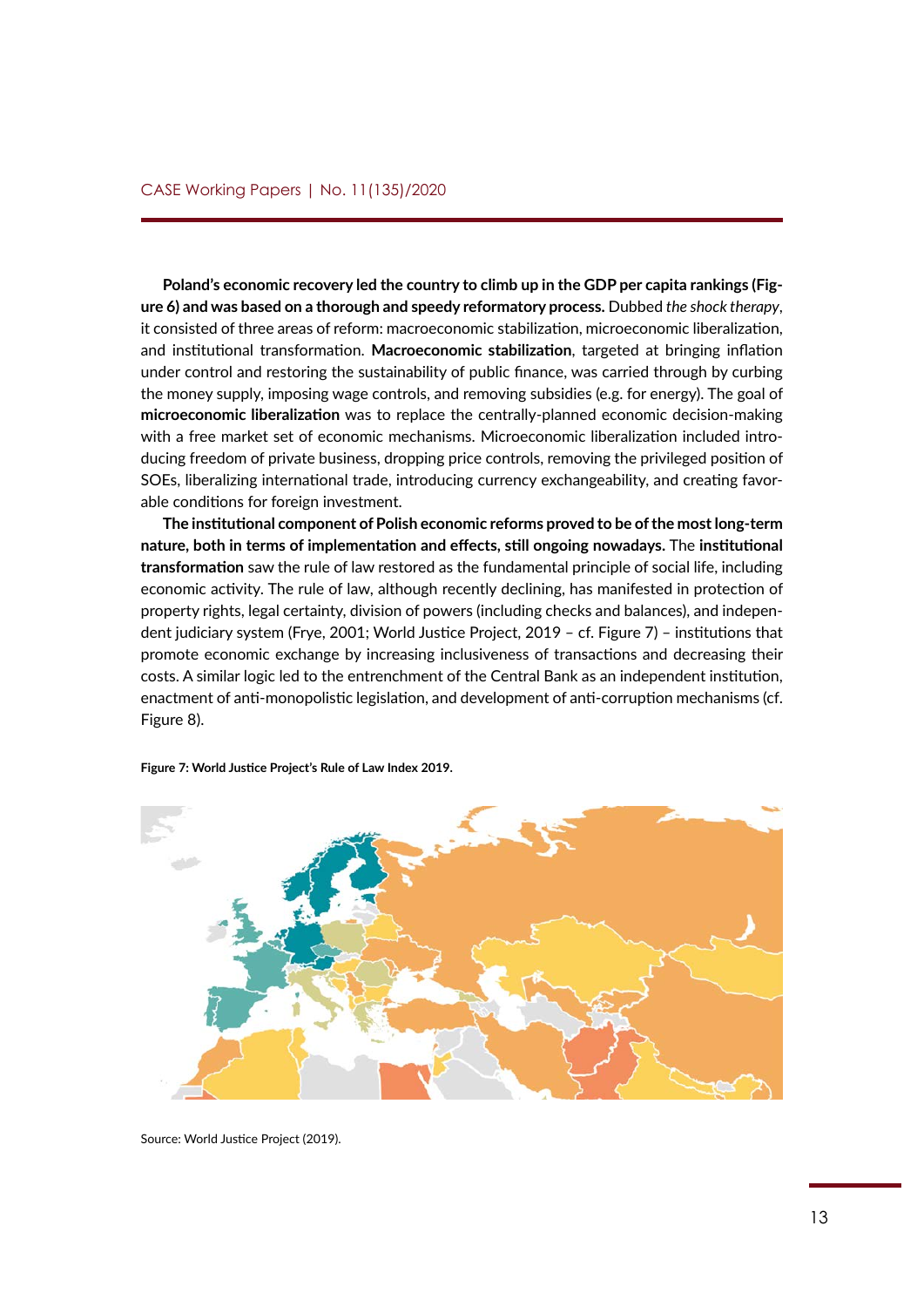### CASE Working Papers | No. 11(135)/2020



#### **Figure 8: Corruption Perception Index in 2018**

Source: Transparency International (2019).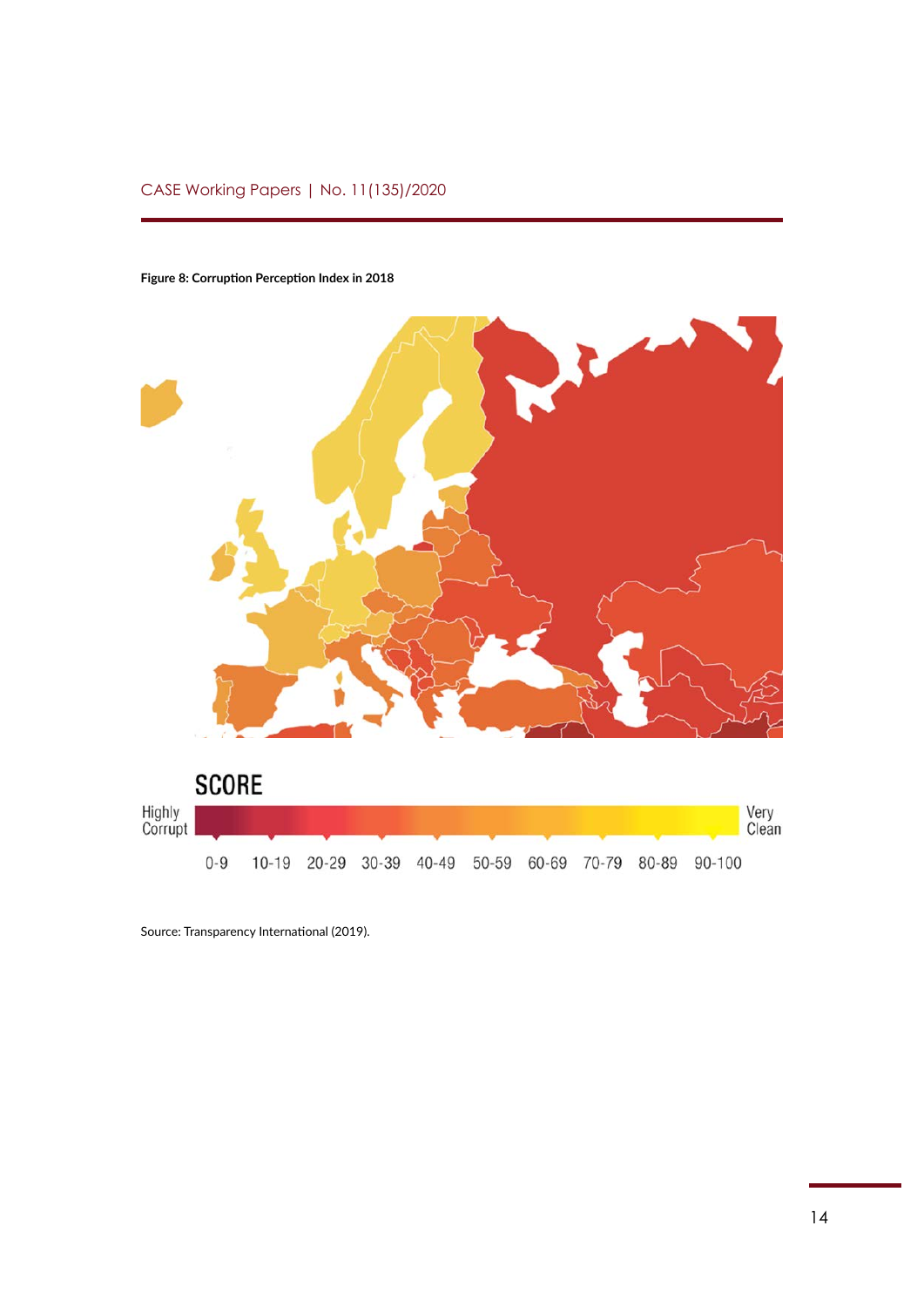<span id="page-14-0"></span>Based on the experience of the CEE countries' economic transformation, it seems important to highlight five lessons for the purpose of the economic reforms that Belarus still faces today. Those are: keeping macroeconomic stability, restructuring and improving the governance of state-owned enterprises, developing the financial market, increasing taxation efficiency, and deepening fiscal decentralization.

#### **Lesson 1. To keep macroeconomic stability**

To ensure stability and sustainability of economic growth in Belarus, the macro-prudential framework should be strengthened and, even more importantly, inefficient mechanisms of resource allocation should make room for more market-oriented approaches.

**The macro‑prudential framework should create a wide path for improvement in terms of consistent medium‑term planning and fiscal rules.** To address these challenges, the fiscal rules should be coordinated across the central and the local levels of government to ensure coherency. Moreover, a debt anchor of a comprehensive scope, set at a sufficiently safe but at the same time realistic level, should be introduced. In Poland, for example, a 60% debt-to-GDP ratio is entrenched in the Constitution, $3$  prohibiting the general and local governments to take loans or provide guarantees above that value in total. Moreover, the Public Finances Act lays down the *prudence thresholds* of 55% and 60%, which, if breached, trigger countervailing measures such as a ban to increase wages or to index pensions and an obligation to prepare a corrective plan (Głowacki & Poniatowski, 2017).

**To rationalize the expenditure side of the budget, the lavish subsidies to enterprises and households must be cut down.** Not only are they a huge burden on the state budget, but subsidies to enterprises (whether allocated directly by state agencies or in the form of cross-subsidies from more to less profitable entities, agencies, banks, etc.) also have a competition-distortive effect in that they penalize performance.

**Foreign borrowing, by unlocking additional opportunities for consumption and allowing for technology imports, may seem advantageous in the short term but is risky in the long term.** In Poland, the consumption and investment spree of the 1970s, financed by foreign debt, led to severe macroeconomic imbalances a decade later, becoming a contributing factor to the fall of

<sup>3</sup> Art. 216, clause 5.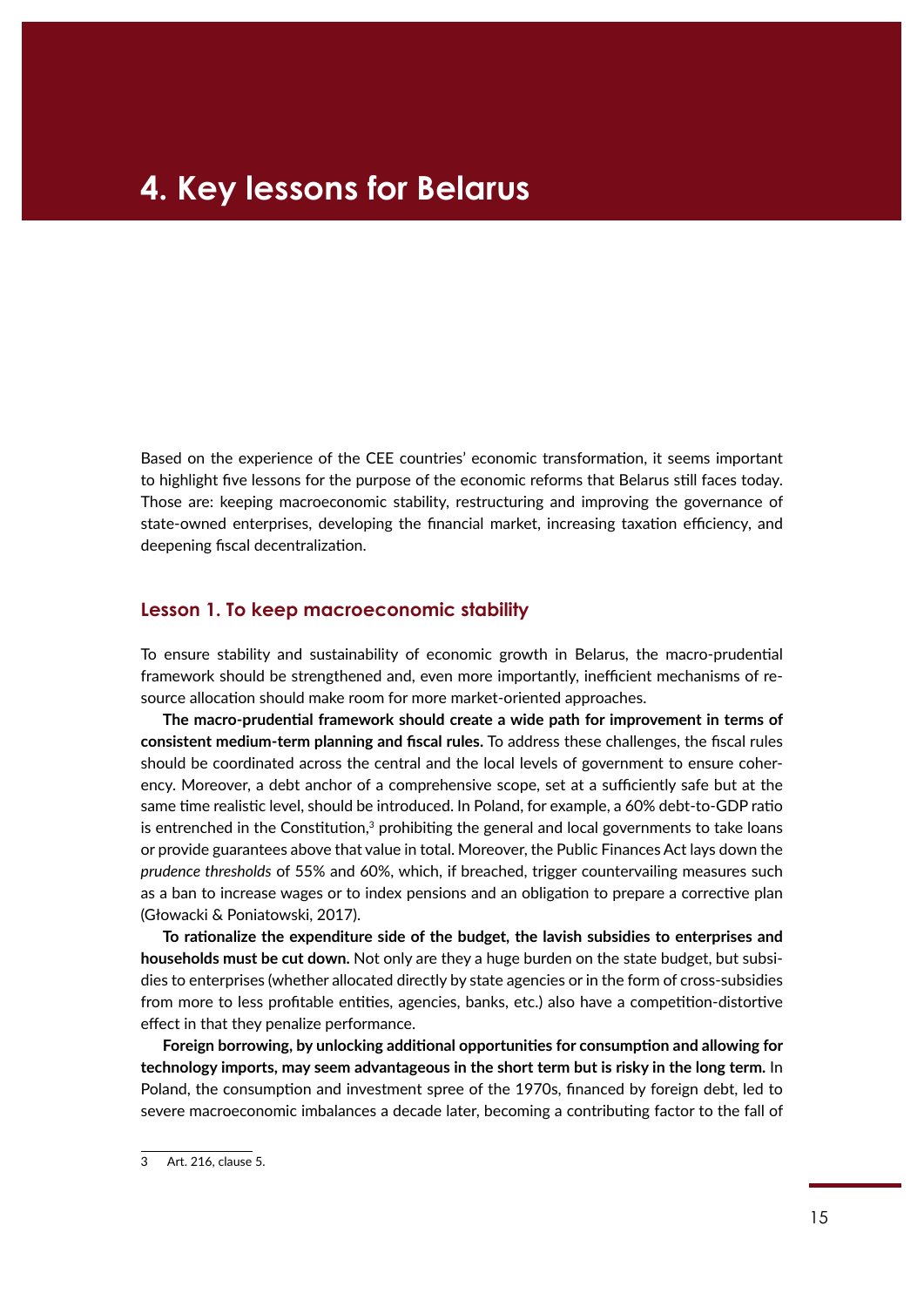<span id="page-15-0"></span>the Communist government. The noxious effects of foreign debt are also beginning to weigh on the Belarusian economy, and any future borrowing abroad should be carefully considered.

**Due to its inflation‑generating effect, wage growth that exceeds productivity growth is a considerable risk‑factor for macroeconomic stability.** Such growth is mainly driven by the centrally‑planned wage targets (IMF, 2014), which, being an inadequate mechanism of matching wage growth with productivity growth, should be gradually eliminated. In Poland, the wage control of the early 1990s was carried through using a temporary tax dubbed *popiwek*, 4 which applied initially to all enterprises and later exclusively to SOEs.

**Finally, as the economic theory suggests and the CEE countries' experience confirms, macroeconomic stabilization is intimately linked with continuous microeconomic liberalization.** Without the efficiency-maximizing effect of the latter, the Belarusian economy will continue to consume more than it is able to produce, undermining the budget or risking social discontent in case of sudden cuts. For that reason, domestic policy‑makers are encouraged to eliminate price controls and equalize opportunities for all market participants, for both private and public segments of Belarusian economy.

#### **Lesson 2. To continue state-owned enterprises restructuring**

While state-owned enterprises (SOEs) continue to serve as one of the main instruments of implementing broad socio-economic policies in Belarus, the SOEs' reliance on the state support creates fiscal pressure and undermines long-term development. As evidenced by the performance of the Belarusian SOEs in the machine-building sector, persistent state support to inefficient companies significantly limits the potential for organizational and technological innovativeness, undermining long‑term competitiveness and resilience of the entire economy (Favaro et al., 2012). In this light, as the experience of the CEE countries confirms, despite short-term hardships and various side effects, a comprehensive restructuring is required to transform the inefficient SOEs into self‑sustained entities and to create conditions under which competition regulated by market forces can freely operate (Richmond et al., 2019).

**Fundamentally, the rules of the game for SOEs and private enterprises should be equalized, including with regard to subsidization, access to capital, and treatment by authorities.** Because the Belarusian SOEs consistently underperform as compared to private enterprises (IMF, 2017), the continued state support they receive misallocates resources and should be phased out. Instead of enjoying the guarantee of continued operation irrespective of performance, SOEs should be made able to undergo bankruptcy, and, eventually, solid anti‑monopolistic legislation should be adopted to enable a level playing field in the economy.

**The SOEs restructuring has to focus on the strengthening of the corporate governance through clear separation between the ownership and the regulatory functions in order to improve the efficiency and transparency of the SOEs.** The restructuring should provide for (1) a clear delimitation of the commercial and non-commercial (e.g. social, cultural) objectives of the

<sup>4</sup> The instrument was officially called the *tax on excessive salary payouts* (podatek od ponadnormatywnych wypłat wynagrodzeń).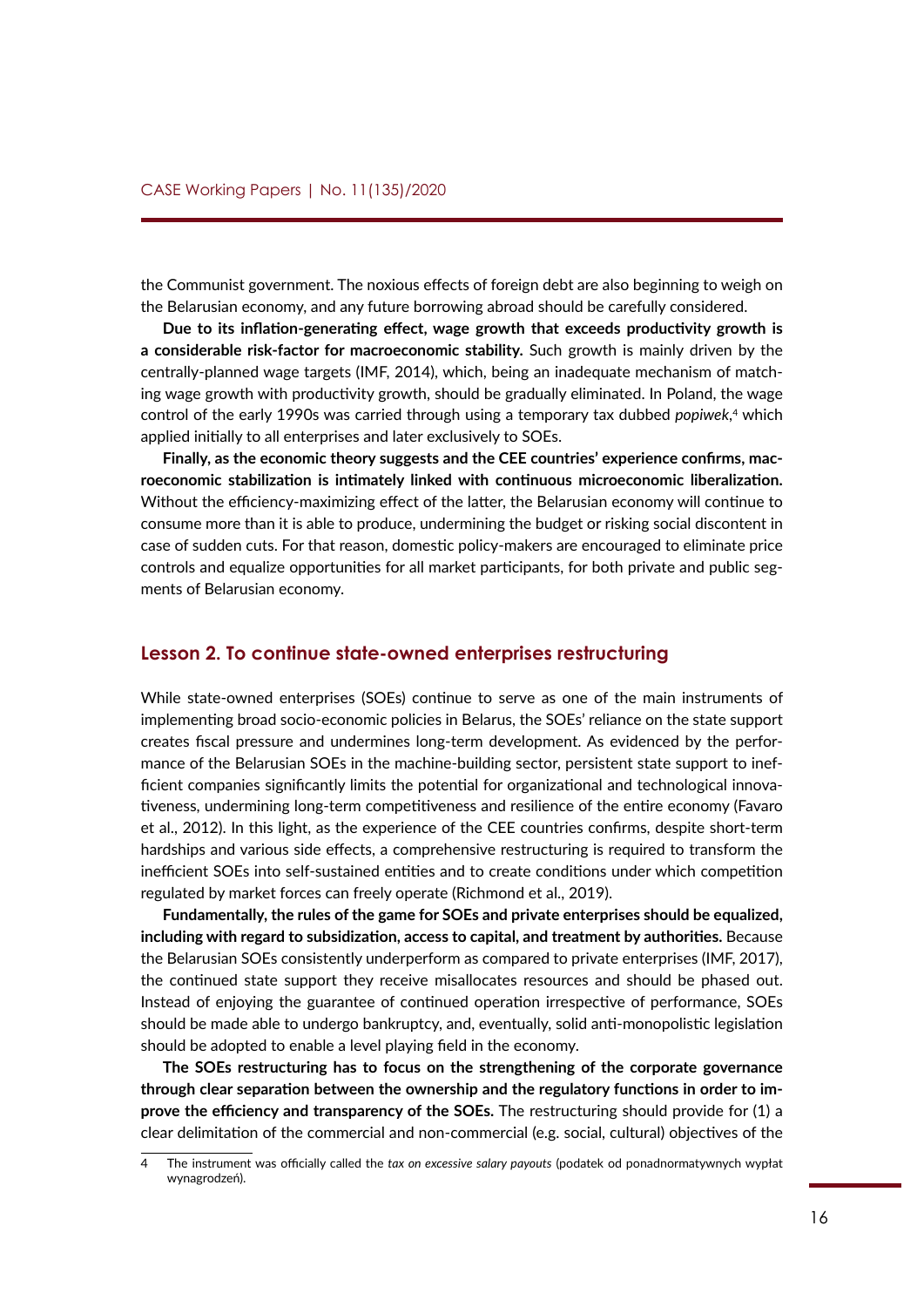<span id="page-16-0"></span>SOEs; (2) decommissioning of unnecessary production assets (infrastructure and machinery) and of non‑productive assets (holiday centers, medical clinics, kindergartens); and (3) reduction of excessive capital allocation. Furthermore, to address the structural weaknesses of the operational environment of the SOEs, there is a need to develop a unified government oversight of the SOEs assets and strengthen the supervisory boards, fiscal risk assessment, and the reporting capacity of the authorities (IMF, 2017).

To offset potential shortcomings and social effects (mainly job shedding) of the restructuring, the process has to be closely coordinated with broad structural reforms in Belarus, including inter alia development of the financial sector, improvement of the accounting and reporting regulations, legal and institutional environment, vocational education as well as support to private sector and entrepreneurship.

#### **Lesson 3. To develop financial markets**

The transition process from the centrally planned economy to a free market system had to change the role and the operation of the financial system. The main aim of the reform was a transformation of existing banks into financial institutions that could regulate economic relations via monetary instruments. The CEE experience clearly indicates that what matters in terms of financial development is a sequence of steps and a fast creation of a critical mass of changes to bring to life a more effective financial framework.

**First, clear, unified market rules of the game for banks and other financial institutions should be created.** According to market rules, management boards aiming at making profit adopt an interest and credit risk policy to market standards. Legal adoption of market rules speeds up competition in the financial sector and opens doors for private banks and non-banking institutions.

**Second, a prudential supervision policy for the banking and the non-banking financial sector avoids banking bankruptcy and enhances the stability of the financial sector.** A merger of financial supervision in Poland and other CEE countries into a **single** supervisory body allowed for a powerful and independent institution that limits the risk appetite of banks and financial companies. For instance, the Polish Financial Supervision Authority is a publicly financed entity serving as a single contact point and watchdog for all the segments of the Polish financial market. It has been credited with ensuring that Polish banks remained relatively healthy during the most recent global banking crisis by monitoring and responding to bank liquidity measures in the midst of the general slowdown in economic activity.

**Finally, internationalization has become an important stage of transition of the CEE financial sector.** Allowing foreign financial capital to take over local banks and open new financial institutions brought higher banking standards, delivered fresh capital, introduced modern management, new financial products, and modern technologies. Although top management was mostly "imported" together with foreign capital, basic staff of foreign banks was recruited from the local labor markets. This process resulted in a significant improvement of the quality of the banking labor force and had spill‑over effects for domestic banks.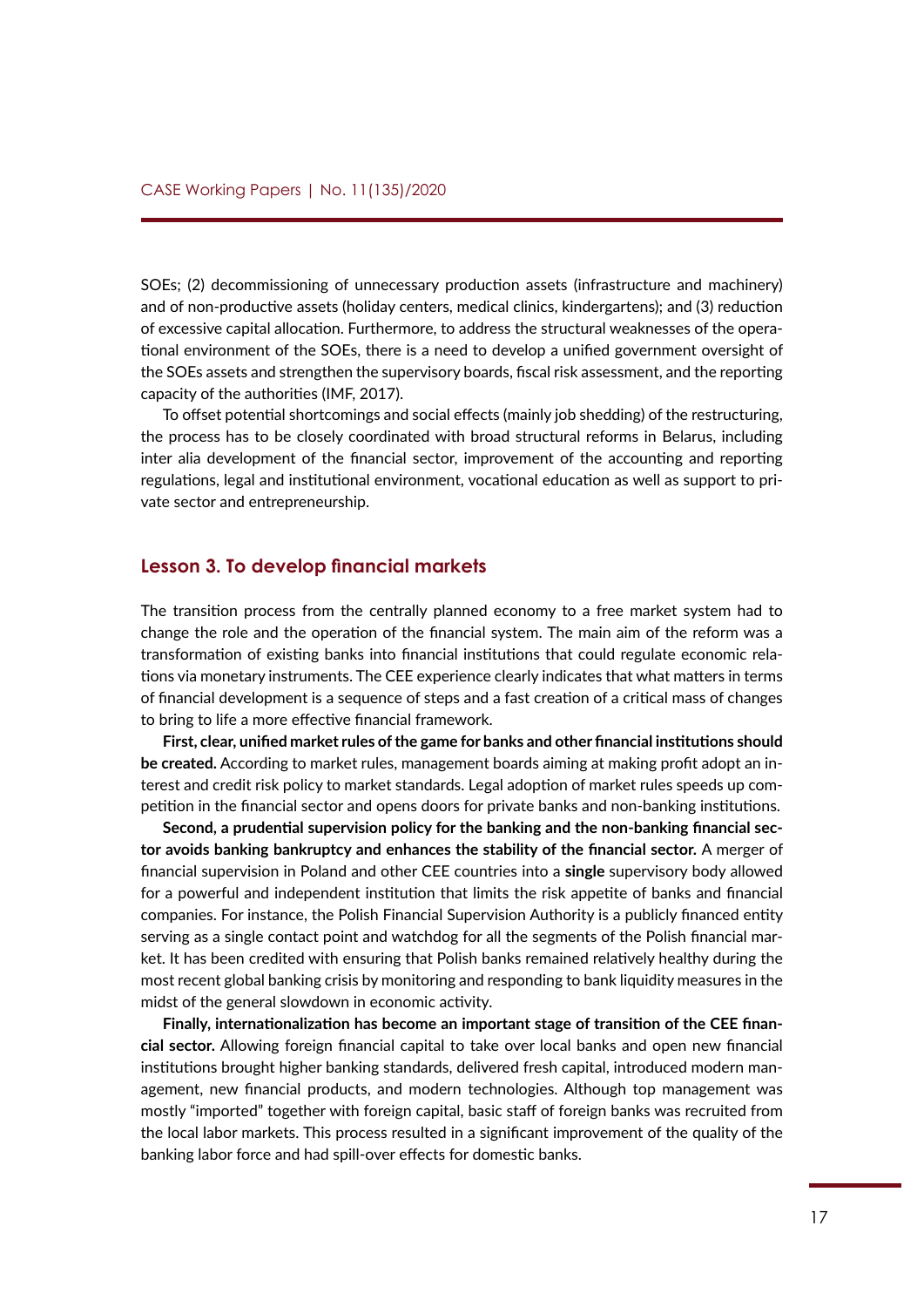#### <span id="page-17-0"></span>**Lesson 4. To increase tax system efficiency**

In the CEE countries, public sector accounts for 30-40% of the GDP. In general, the way in which tax and expenditure system is designed and runs matters a lot to economic welfare. Public debate about taxation is difficult as public understanding of taxes is limited, and policymakers tend to overuse taxes for political purposes. Mistakes in the tax design have long-lasting consequences, as it is very difficult to correct them – those who benefit will fight. A few countries (e.g. Slovakia in 2004) managed to introduce a complex reform of the tax and social security contribution system, but a common practice is piecemeal changes to taxes.

**There is not a tax system that fits all, but experience shows that a good tax system should be based on simplicity, stability, and transparency***.* In most cases, simplicity is possible and desirable. If a product, service or activity is to benefit from tax preferences, it is necessary to define it precisely – which is not easy. As the saying goes: "An old tax is a good tax". Every change in taxation, every switch from one regime to another is associated with high costs, and also a decline in efficiency. It is important for the regulations to be as comprehensible as possible for every single citizen and business. Transparency increases people's sense of justice and thus helps improve tax ethics.

**Among tax theoreticians and practitioners, there is a consensus that a good tax system should be based on knowledge and should try to combine efficiency and equity.** The Mirrlees Review (Mirrlees et al., 2011) identifies 3 basic principles of modern taxation. They refer to the UK, but are still of great importance for the less developed countries, including CEE and Belarus (Gomułka, Neneman, Myck, 2017). The first is neutrality. With some exceptions (alcohol, cigarettes, fuels), similar activities should be taxed similarly. This applies to goods, services, savings, investments, etc. One should always remember that people react to incentives and will attempt to adjust their behaviors to the signals sent to them by the tax system. Therefore, it is advisable to have a broader base and a lower rate. In the case of income taxes, this means taxing income from all the sources at a lower uniform rate, rather than having a complicated system with differentiated rates for each source of income plus tax expenditures for, say, R&D or new investment. Neutrality has one more significant advantage: It lowers the compliance costs and significantly limits the phenomena of tax avoidance and evasion.

The second fundamental principle of the modern tax systems is progressivity. The idea behind this is not to punish people with high taxes but rather to distribute fairly the burdens of taxation, so that those who are in a better situation bear a higher tax burden. Finally, taxes must be discussed as a system. Not every tax needs to be "greened" or progressive for the system to be green and progressive. One must consider the interrelation of taxes and social security contributions. Direct expenditures are more transparent and usually far more efficient than tax expenditures (e.g. reduced VAT rates). Following this principle, it is better to have a uniform VAT rate and to redistribute it via income and property taxes as well via direct social transfers.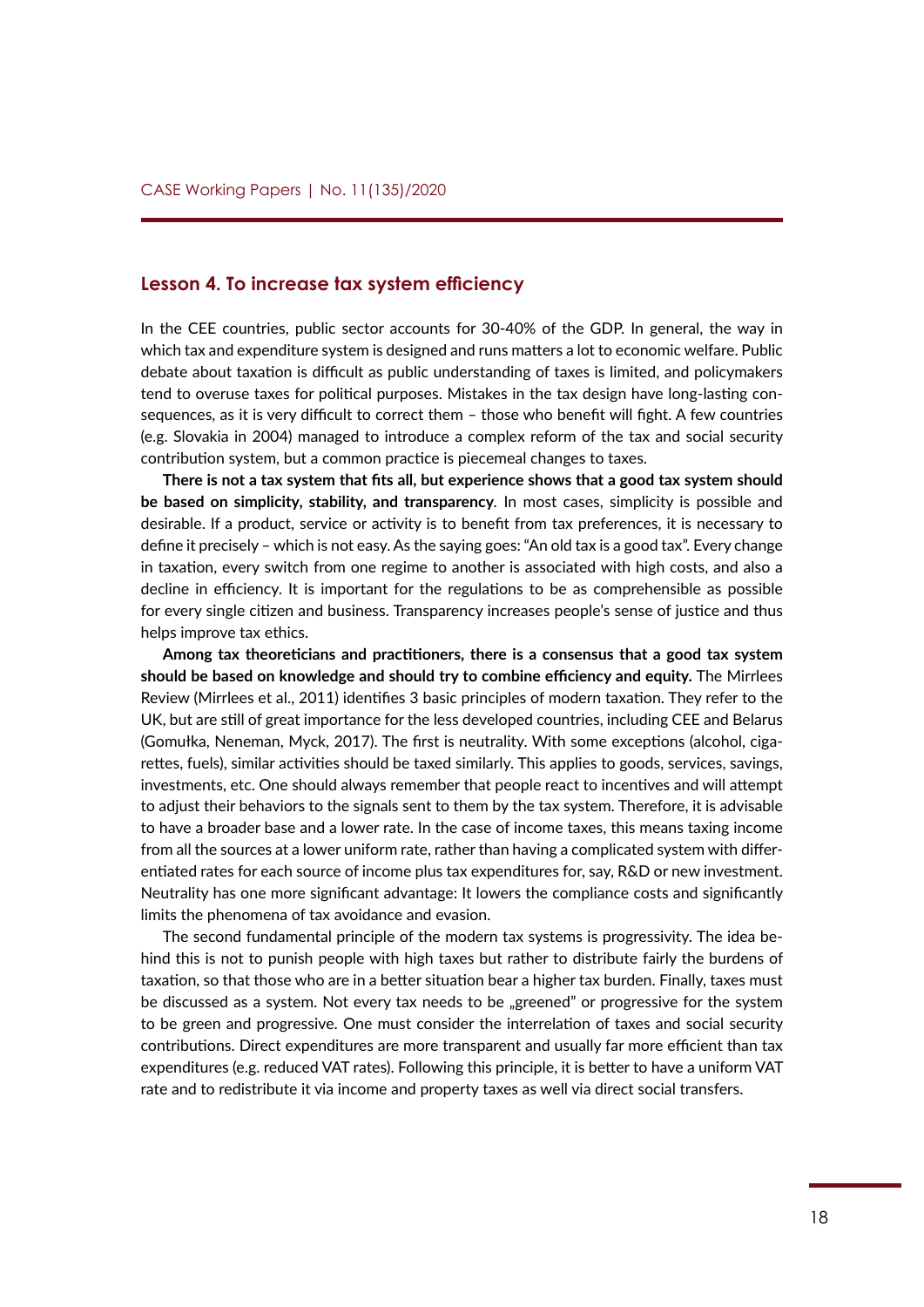#### <span id="page-18-0"></span>**Lesson 5. To deepen fiscal decentralization**

There is evidence in academic literature that a more fiscally decentralized state functions better than a centralized one. Several studies (also conducted in Europe) demonstrate a positive correlation between decentralization and GDP growth as well as happiness of local communities, and a negative correlation with the corruption index. Decentralization promotes three important values: 1) democracy (the existence of sub-national elected authorities limits the omnipotence of the central power, and local jurisdictions serve as "schools of democracy" for citizens); 2) participation (many more people are directly involved in decisions on public affairs, e.g. as local councilors, but also local authorities are closer to citizens, allowing for a more direct impact, consultation, and involvement in the policy‑making); 3) effectiveness – this argument may be justified by several partial arguments: (a) decisions are made closer to their results, which improves precise estimation of their results, (b) decisions might be better tailored to specific local conditions as well as to diverse local preferences, (c) various solutions in different places allow testing innovative policies. The experience of the economic transformation in the CEE countries suggests that a good system of financing sub-national jurisdictions should be based on a number of rules that together constitute a strong, decentralized fiscal system.

**Allocation of tasks among the tiers of government should follow the subsidiarity principle** (an upper tier takes care of tasks which are too complicated for a lower tier; upper tiers support lower ones in performing their tasks) and should take into account territorial organization of the state (e.g. if there are many very small municipalities, more complicated tasks related to social services can hardly be decentralized, which is possible in the case of larger local jurisdictions).

**Sub-national jurisdictions need to have revenue sources, which are adequate to their tasks. A large proportion of local revenues should originate from own sources, i.e. such which are controlled and collected by local governments for an indefinite period, and which are connected to local economy (local tax base).** Such an arrangement has several positive potential consequences: (a) it promotes accountability of public authorities towards local citizens, (b) it promotes a prudent level of spending (increasing local taxes is always politically difficult), (c) it enables matching the local financial policy with local preferences, (d) it reduces the pressure on the overall level of public spending (helps to eliminate fiscal illusion), (e) it makes local governments more interested in promoting local economic growth.

**At the same time, relying on own revenues of local government – regardless what exact revenue sources form the base of local budgets – increases inequalities between rich and poor territories.** That is why the "own revenue" system has to be accompanied by transfers (grants) to the local government system, especially in the form of an equalization grant that supports local jurisdictions with the lowest tax base. The equalization system should take into account not only the level of the local tax base, but also a variation of spending needs related to the various parameters of natural environment (e.g. population density) and social structure (e.g. age structure).

**Local governments have to be relatively autonomous in their decisions on spending allocation.** A vast majority of transfers should have the character of general-purpose grants rather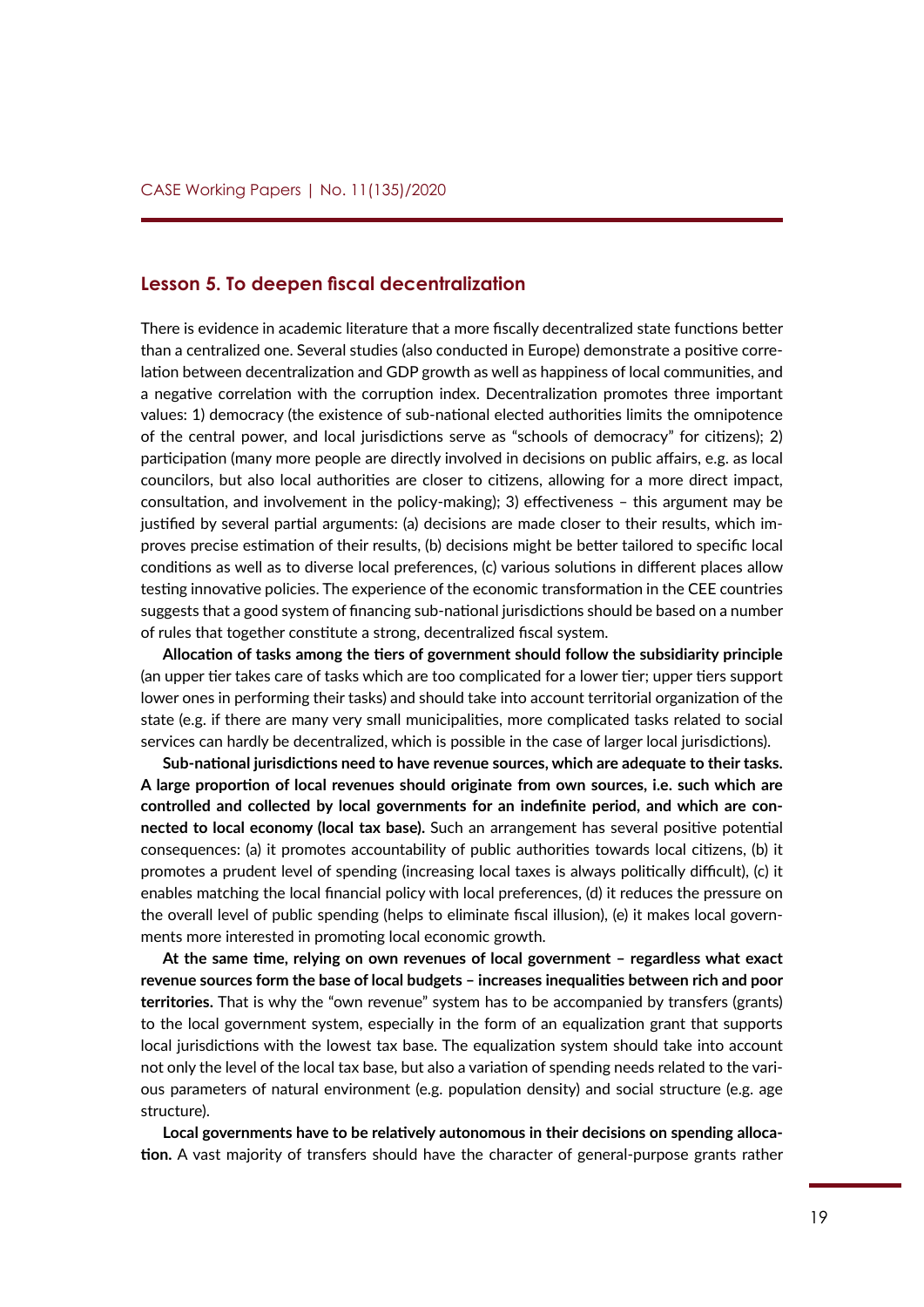than specific-purpose (conditional) transfers. Apart of limiting the autonomy of local governments, specific purpose transfers' allocation has a tendency towards political corruption biases.

**Capital revenues (sale of communal property, borrowing from banks, issuing local bonds) must not be spent on current expenditures but on investment projects only.** The proper mix of local autonomy and state supervision should promote prudent local borrowing policies, allowing financing development projects but preventing excessive debt.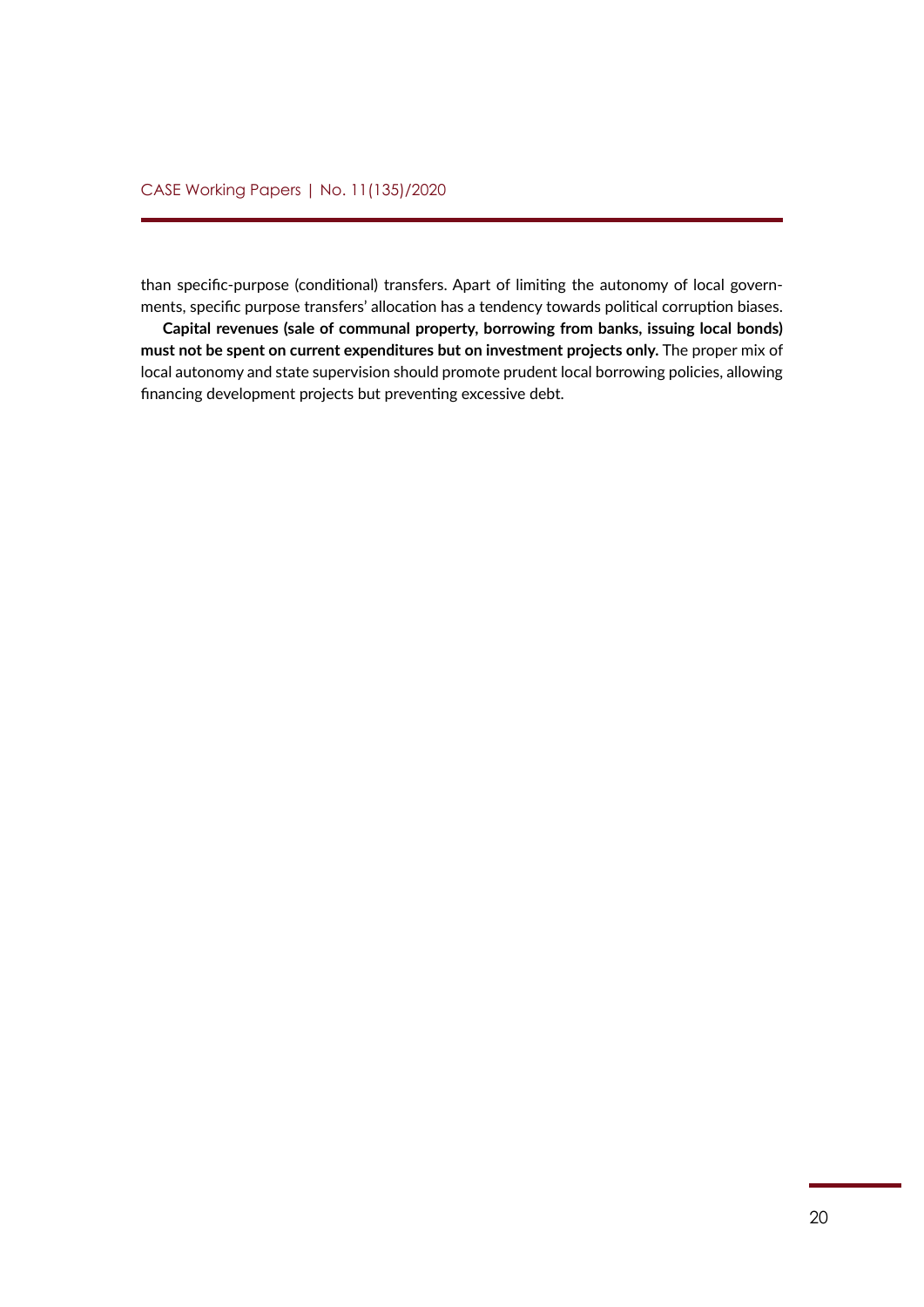### <span id="page-20-0"></span>**References**

Balcerowicz, L. (1995). *Socjalizm, kapitalizm, transformacja*.

Dobrinsky, R., Adarov, A., Bornukova, K., Havlik, P., Hunya, G., Kruk, D., and Pindyuk, O. (2016) 'The Belarus Economy: The Challenges of Stalled Reforms', The Vienna Institute for International Economic Studies, Research Report No. 413.

Favaro, E., Smits, K. & Bakanova, M. (2012). *Structural Challenges for SOEs in Belarus: A Case Study of the Machine Building Sector*. Policy Research Working Paper; No. 6010. World Bank, Washington, DC. Available at: <https://openknowledge.worldbank.org/handle/10986/19871>

Frye, T. (2001). *Keeping Shop: The Value of the Rule of Law in Warsaw and Moscow*.

Głowacki, K. & Poniatowski, G. (2017). *In-depth case study on the national implementation of coordinating mechanisms in Poland* [in:] Begg, I. et al. (2017). *Fiscal Rules and Other Rule-Based Mechanisms in Practice: Introduction to Case Studies of Four Member State*. Access: [http://www.](http://www.firstrun.eu/files/2017/04/D6.5_case_studies.pdf) [firstrun.eu/files/2017/04/D6.5\\_case\\_studies.pdf](http://www.firstrun.eu/files/2017/04/D6.5_case_studies.pdf)

Gomułka St, Neneman J., Myck M. (2017), *More for less: What tax system for Poland*, mBank-CASE Seminar Proccedings No. 150/2017

Grela, M., Majchrowska, A., Michałek, T., Mućk, J., Stążka-Gawrysiak, A., Tchorek, G. & Wagner, M. (2017). *Is Central and Eastern Europe Converging Towards the EU-15?*, NBP Working Papers 264, Narodowy Bank Polski, Economic Research Department, available at: [https://www.nbp.pl/](https://www.nbp.pl/publikacje/materialy_i_studia/264_en.pdf) [publikacje/materialy\\_i\\_studia/264\\_en.pdf](https://www.nbp.pl/publikacje/materialy_i_studia/264_en.pdf) 

International Monetary Fund (2014). *IMF Country Report No. 14/227. Republic Of Belarus. Selected Issues. July 2014*

International Monetary Fund (2017). *IMF Country Report No. 17/384. Republic Of Belarus. Selected Issues. December 2017*

International Monetary Fund (2018) Republic of Belarus: Personnel report for 2018 consultations according to article IV. December 17, 2018.